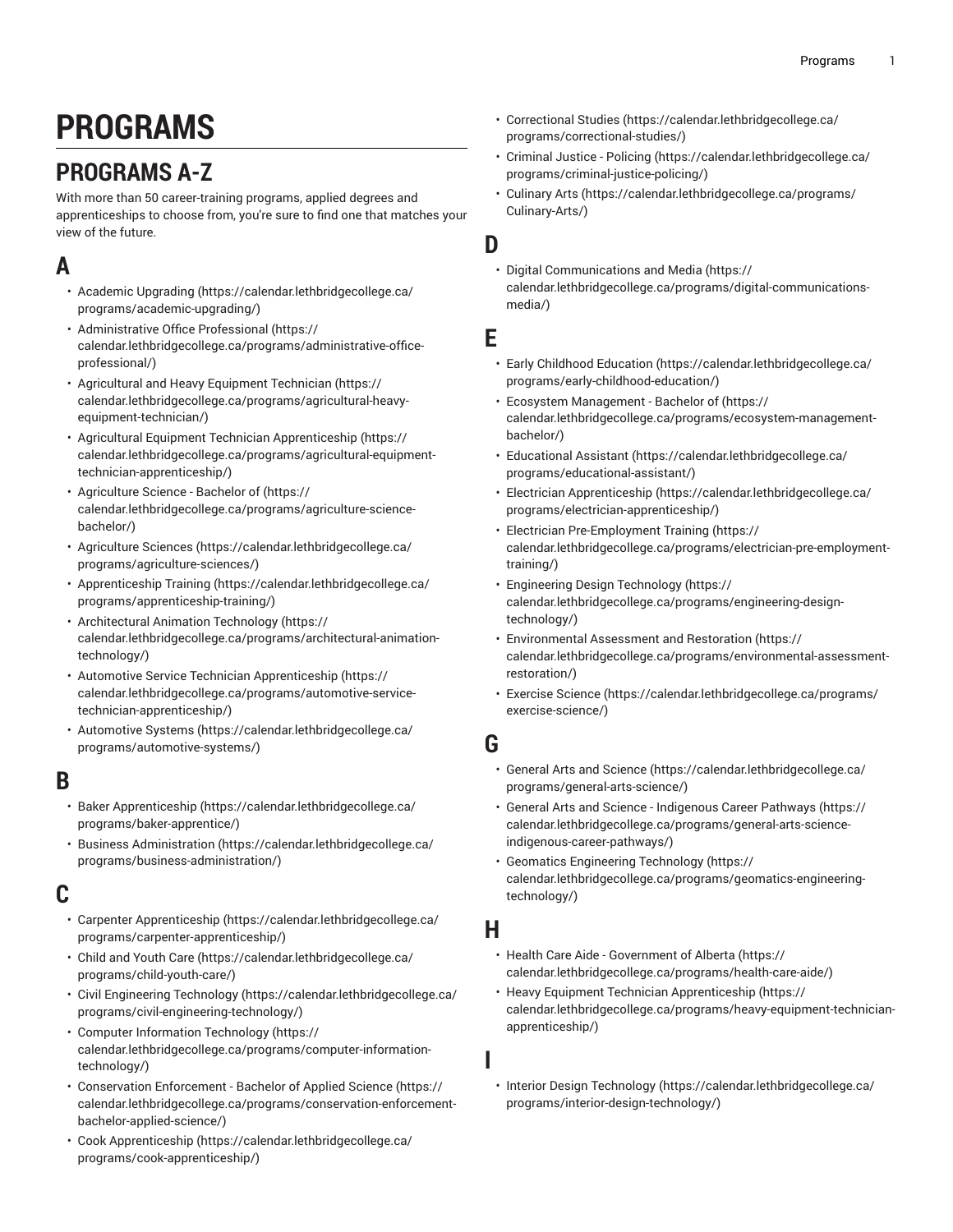### **J**

• Justice Studies - [Bachelor](https://calendar.lethbridgecollege.ca/programs/justice-studies-bachelor-applied-arts/) of Applied Arts [\(https://](https://calendar.lethbridgecollege.ca/programs/justice-studies-bachelor-applied-arts/) [calendar.lethbridgecollege.ca/programs/justice-studies-bachelor](https://calendar.lethbridgecollege.ca/programs/justice-studies-bachelor-applied-arts/)[applied-arts/\)](https://calendar.lethbridgecollege.ca/programs/justice-studies-bachelor-applied-arts/)

#### **M**

- [Massage](https://calendar.lethbridgecollege.ca/programs/massage-therapy/) Therapy ([https://calendar.lethbridgecollege.ca/programs/](https://calendar.lethbridgecollege.ca/programs/massage-therapy/) [massage-therapy/\)](https://calendar.lethbridgecollege.ca/programs/massage-therapy/)
- Medical Device [Reprocessing \(https://calendar.lethbridgecollege.ca/](https://calendar.lethbridgecollege.ca/programs/medical-device-reprocessing/) [programs/medical-device-reprocessing/\)](https://calendar.lethbridgecollege.ca/programs/medical-device-reprocessing/)
- [Multimedia](https://calendar.lethbridgecollege.ca/programs/multimedia-production/) Production ([https://calendar.lethbridgecollege.ca/](https://calendar.lethbridgecollege.ca/programs/multimedia-production/) [programs/multimedia-production/\)](https://calendar.lethbridgecollege.ca/programs/multimedia-production/)

#### **N**

- Natural Resource [Compliance](https://calendar.lethbridgecollege.ca/programs/natural-resource-compliance/) ([https://calendar.lethbridgecollege.ca/](https://calendar.lethbridgecollege.ca/programs/natural-resource-compliance/) [programs/natural-resource-compliance/\)](https://calendar.lethbridgecollege.ca/programs/natural-resource-compliance/)
- [Nursing Bachelor of](https://calendar.lethbridgecollege.ca/programs/nursing-bachelor/) [\(https://calendar.lethbridgecollege.ca/](https://calendar.lethbridgecollege.ca/programs/nursing-bachelor/) [programs/nursing-bachelor/\)](https://calendar.lethbridgecollege.ca/programs/nursing-bachelor/)
- Nursing After Degree [Bachelor](https://calendar.lethbridgecollege.ca/programs/nursing-after-degree-bachelor/) of ([https://](https://calendar.lethbridgecollege.ca/programs/nursing-after-degree-bachelor/) [calendar.lethbridgecollege.ca/programs/nursing-after-degree](https://calendar.lethbridgecollege.ca/programs/nursing-after-degree-bachelor/)[bachelor/\)](https://calendar.lethbridgecollege.ca/programs/nursing-after-degree-bachelor/)

#### **P**

- Parts Technician [Apprenticeship](https://calendar.lethbridgecollege.ca/programs/parts-technician-apprenticeship/) [\(https://](https://calendar.lethbridgecollege.ca/programs/parts-technician-apprenticeship/) [calendar.lethbridgecollege.ca/programs/parts-technician](https://calendar.lethbridgecollege.ca/programs/parts-technician-apprenticeship/)[apprenticeship/\)](https://calendar.lethbridgecollege.ca/programs/parts-technician-apprenticeship/)
- Pathway to English and [Academic](https://calendar.lethbridgecollege.ca/programs/pathway-english-academic-culture/) Culture ([https://](https://calendar.lethbridgecollege.ca/programs/pathway-english-academic-culture/) [calendar.lethbridgecollege.ca/programs/pathway-english-academic](https://calendar.lethbridgecollege.ca/programs/pathway-english-academic-culture/)[culture/](https://calendar.lethbridgecollege.ca/programs/pathway-english-academic-culture/))
- Plumber [Apprenticeship](https://calendar.lethbridgecollege.ca/programs/plumber-apprenticeship/) ([https://calendar.lethbridgecollege.ca/](https://calendar.lethbridgecollege.ca/programs/plumber-apprenticeship/) [programs/plumber-apprenticeship/](https://calendar.lethbridgecollege.ca/programs/plumber-apprenticeship/))
- Plumber [Pre-Employment](https://calendar.lethbridgecollege.ca/programs/plumber-pre-employment-training/) Training [\(https://](https://calendar.lethbridgecollege.ca/programs/plumber-pre-employment-training/) [calendar.lethbridgecollege.ca/programs/plumber-pre-employment](https://calendar.lethbridgecollege.ca/programs/plumber-pre-employment-training/)[training/\)](https://calendar.lethbridgecollege.ca/programs/plumber-pre-employment-training/)
- Police Cadet [Training](https://calendar.lethbridgecollege.ca/programs/police-cadet-training/) ([https://calendar.lethbridgecollege.ca/](https://calendar.lethbridgecollege.ca/programs/police-cadet-training/) [programs/police-cadet-training/\)](https://calendar.lethbridgecollege.ca/programs/police-cadet-training/)
- Powerline Technician [Pre-Employment](https://calendar.lethbridgecollege.ca/programs/powerline-technician-pre-employment-training/) Training ([https://](https://calendar.lethbridgecollege.ca/programs/powerline-technician-pre-employment-training/) [calendar.lethbridgecollege.ca/programs/powerline-technician-pre](https://calendar.lethbridgecollege.ca/programs/powerline-technician-pre-employment-training/)[employment-training/\)](https://calendar.lethbridgecollege.ca/programs/powerline-technician-pre-employment-training/)
- [Practical Nurse](https://calendar.lethbridgecollege.ca/programs/practical-nurse/) ([https://calendar.lethbridgecollege.ca/programs/](https://calendar.lethbridgecollege.ca/programs/practical-nurse/) [practical-nurse/](https://calendar.lethbridgecollege.ca/programs/practical-nurse/))
- Practical Nurse [Refresher](https://calendar.lethbridgecollege.ca/programs/practical-nurse-refresher/) ([https://calendar.lethbridgecollege.ca/](https://calendar.lethbridgecollege.ca/programs/practical-nurse-refresher/) [programs/practical-nurse-refresher/](https://calendar.lethbridgecollege.ca/programs/practical-nurse-refresher/))
- [Pre-Employment](https://calendar.lethbridgecollege.ca/programs/pre-employment-trades-training/) Trades Training ([https://](https://calendar.lethbridgecollege.ca/programs/pre-employment-trades-training/) [calendar.lethbridgecollege.ca/programs/pre-employment-trades](https://calendar.lethbridgecollege.ca/programs/pre-employment-trades-training/)[training/\)](https://calendar.lethbridgecollege.ca/programs/pre-employment-trades-training/)

#### **R**

• Renewable Resource [Management](https://calendar.lethbridgecollege.ca/programs/renewable-resource-management/) ([https://](https://calendar.lethbridgecollege.ca/programs/renewable-resource-management/) [calendar.lethbridgecollege.ca/programs/renewable-resource](https://calendar.lethbridgecollege.ca/programs/renewable-resource-management/)[management/\)](https://calendar.lethbridgecollege.ca/programs/renewable-resource-management/)

#### **T**

• Therapeutic Recreation [Gerontology \(https://](https://calendar.lethbridgecollege.ca/programs/therapeutic-recreation-gerontology/) [calendar.lethbridgecollege.ca/programs/therapeutic-recreation](https://calendar.lethbridgecollege.ca/programs/therapeutic-recreation-gerontology/)[gerontology/](https://calendar.lethbridgecollege.ca/programs/therapeutic-recreation-gerontology/))

### **U**

• [Unit Clerk](https://calendar.lethbridgecollege.ca/programs/unit-clerk/) ([https://calendar.lethbridgecollege.ca/programs/unit](https://calendar.lethbridgecollege.ca/programs/unit-clerk/)[clerk/](https://calendar.lethbridgecollege.ca/programs/unit-clerk/))

#### **V**

• Virtual and [Augmented](https://calendar.lethbridgecollege.ca/programs/virtual-augmented-reality/) Reality [\(https://calendar.lethbridgecollege.ca/](https://calendar.lethbridgecollege.ca/programs/virtual-augmented-reality/) [programs/virtual-augmented-reality/](https://calendar.lethbridgecollege.ca/programs/virtual-augmented-reality/))

#### **W**

- Welder [Apprenticeship](https://calendar.lethbridgecollege.ca/programs/welder-apprenticeship/) ([https://calendar.lethbridgecollege.ca/](https://calendar.lethbridgecollege.ca/programs/welder-apprenticeship/) [programs/welder-apprenticeship/](https://calendar.lethbridgecollege.ca/programs/welder-apprenticeship/))
- Welder [Pre-Employment](https://calendar.lethbridgecollege.ca/programs/welder-pre-employment-training/) Training [\(https://](https://calendar.lethbridgecollege.ca/programs/welder-pre-employment-training/) [calendar.lethbridgecollege.ca/programs/welder-pre-employment](https://calendar.lethbridgecollege.ca/programs/welder-pre-employment-training/)[training/](https://calendar.lethbridgecollege.ca/programs/welder-pre-employment-training/))
- Wind Turbine [Technician \(https://calendar.lethbridgecollege.ca/](https://calendar.lethbridgecollege.ca/programs/wind-turbine-technician/) [programs/wind-turbine-technician/](https://calendar.lethbridgecollege.ca/programs/wind-turbine-technician/))

### **PROGRAMS BY SCHOOL School of Academic Upgrading**

• [Academic Upgrading](https://calendar.lethbridgecollege.ca/programs/academic-upgrading/) [\(https://calendar.lethbridgecollege.ca/](https://calendar.lethbridgecollege.ca/programs/academic-upgrading/) [programs/academic-upgrading/](https://calendar.lethbridgecollege.ca/programs/academic-upgrading/))

### **School of Agriculture**

- [Agriculture](https://calendar.lethbridgecollege.ca/programs/agriculture-science-bachelor/) Science Bachelor of [\(https://](https://calendar.lethbridgecollege.ca/programs/agriculture-science-bachelor/) [calendar.lethbridgecollege.ca/programs/agriculture-science](https://calendar.lethbridgecollege.ca/programs/agriculture-science-bachelor/)[bachelor/\)](https://calendar.lethbridgecollege.ca/programs/agriculture-science-bachelor/)
- [Agriculture](https://calendar.lethbridgecollege.ca/programs/agriculture-sciences/) Sciences [\(https://calendar.lethbridgecollege.ca/](https://calendar.lethbridgecollege.ca/programs/agriculture-sciences/) [programs/agriculture-sciences/](https://calendar.lethbridgecollege.ca/programs/agriculture-sciences/))

# **School of Allied Health**

- Health Care Aide [Government](https://calendar.lethbridgecollege.ca/programs/health-care-aide/) of Alberta [\(https://](https://calendar.lethbridgecollege.ca/programs/health-care-aide/) [calendar.lethbridgecollege.ca/programs/health-care-aide/\)](https://calendar.lethbridgecollege.ca/programs/health-care-aide/)
- Medical Device [Reprocessing](https://calendar.lethbridgecollege.ca/programs/medical-device-reprocessing/) ([https://calendar.lethbridgecollege.ca/](https://calendar.lethbridgecollege.ca/programs/medical-device-reprocessing/) [programs/medical-device-reprocessing/](https://calendar.lethbridgecollege.ca/programs/medical-device-reprocessing/))
- [Unit Clerk](https://calendar.lethbridgecollege.ca/programs/unit-clerk/) ([https://calendar.lethbridgecollege.ca/programs/unit](https://calendar.lethbridgecollege.ca/programs/unit-clerk/)[clerk/](https://calendar.lethbridgecollege.ca/programs/unit-clerk/))

### **School of Business**

- [Administrative](https://calendar.lethbridgecollege.ca/programs/administrative-office-professional/) Office Professional [\(https://](https://calendar.lethbridgecollege.ca/programs/administrative-office-professional/) [calendar.lethbridgecollege.ca/programs/administrative-office](https://calendar.lethbridgecollege.ca/programs/administrative-office-professional/)[professional/](https://calendar.lethbridgecollege.ca/programs/administrative-office-professional/))
- [Business Administration \(https://calendar.lethbridgecollege.ca/](https://calendar.lethbridgecollege.ca/programs/business-administration/) [programs/business-administration/\)](https://calendar.lethbridgecollege.ca/programs/business-administration/)

### **School of Construction Trades**

- Carpenter [Apprenticeship \(https://calendar.lethbridgecollege.ca/](https://calendar.lethbridgecollege.ca/programs/carpenter-apprenticeship/) [programs/carpenter-apprenticeship/\)](https://calendar.lethbridgecollege.ca/programs/carpenter-apprenticeship/)
- Electrician [Apprenticeship](https://calendar.lethbridgecollege.ca/programs/electrician-apprenticeship/) [\(https://calendar.lethbridgecollege.ca/](https://calendar.lethbridgecollege.ca/programs/electrician-apprenticeship/) [programs/electrician-apprenticeship/\)](https://calendar.lethbridgecollege.ca/programs/electrician-apprenticeship/)
- Electrician [Pre-Employment](https://calendar.lethbridgecollege.ca/programs/electrician-pre-employment-training/) Training [\(https://](https://calendar.lethbridgecollege.ca/programs/electrician-pre-employment-training/) [calendar.lethbridgecollege.ca/programs/electrician-pre-employment](https://calendar.lethbridgecollege.ca/programs/electrician-pre-employment-training/)[training/](https://calendar.lethbridgecollege.ca/programs/electrician-pre-employment-training/))
- Plumber [Apprenticeship \(https://calendar.lethbridgecollege.ca/](https://calendar.lethbridgecollege.ca/programs/plumber-apprenticeship/) [programs/plumber-apprenticeship/\)](https://calendar.lethbridgecollege.ca/programs/plumber-apprenticeship/)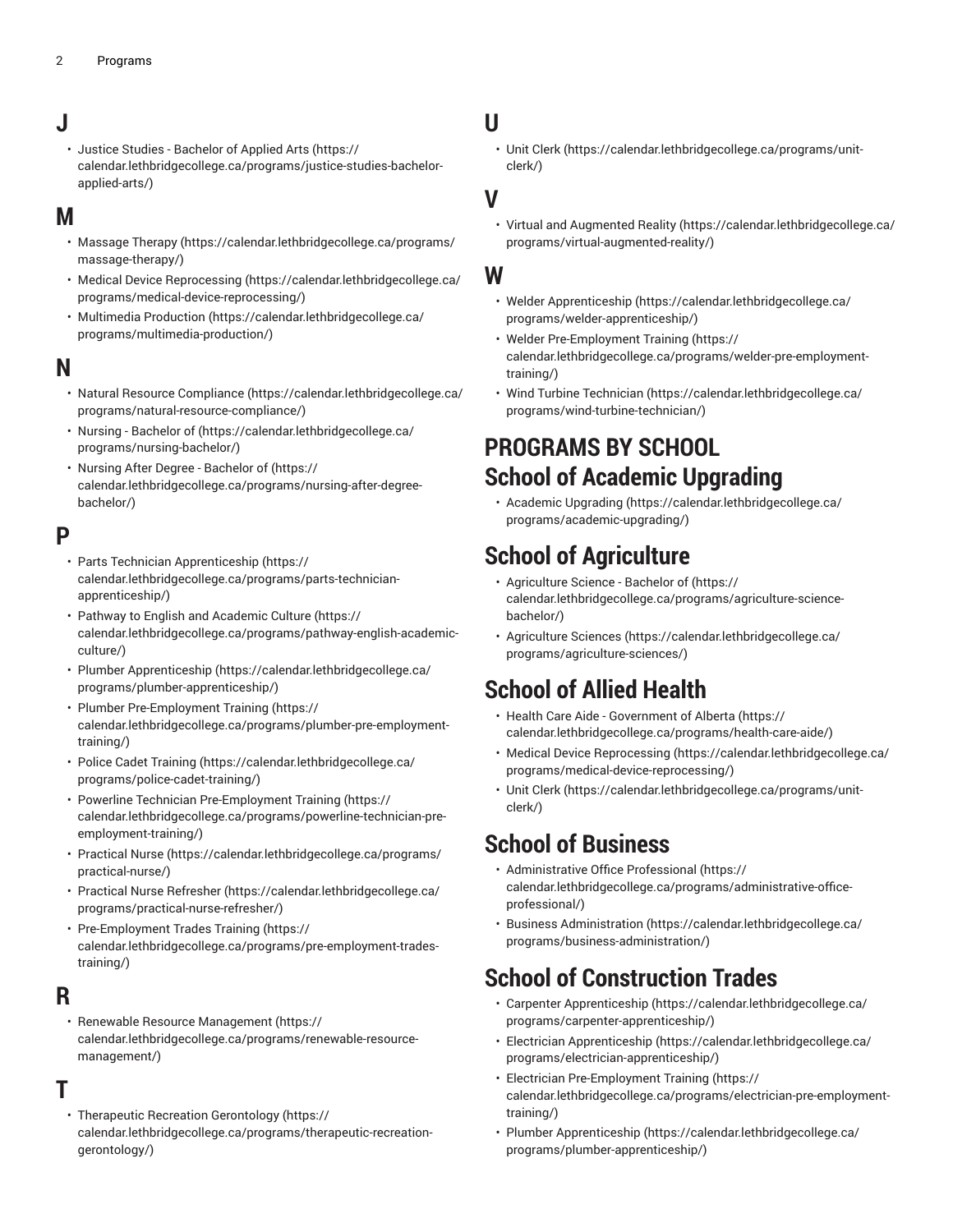- Plumber [Pre-Employment](https://calendar.lethbridgecollege.ca/programs/plumber-pre-employment-training/) Training [\(https://](https://calendar.lethbridgecollege.ca/programs/plumber-pre-employment-training/) [calendar.lethbridgecollege.ca/programs/plumber-pre-employment](https://calendar.lethbridgecollege.ca/programs/plumber-pre-employment-training/)[training/\)](https://calendar.lethbridgecollege.ca/programs/plumber-pre-employment-training/)
- Powerline Technician [Pre-Employment](https://calendar.lethbridgecollege.ca/programs/powerline-technician-pre-employment-training/) Training ([https://](https://calendar.lethbridgecollege.ca/programs/powerline-technician-pre-employment-training/) [calendar.lethbridgecollege.ca/programs/powerline-technician-pre](https://calendar.lethbridgecollege.ca/programs/powerline-technician-pre-employment-training/)[employment-training/\)](https://calendar.lethbridgecollege.ca/programs/powerline-technician-pre-employment-training/)
- [Pre-Employment](https://calendar.lethbridgecollege.ca/programs/pre-employment-trades-training/) Trades Training ([https://](https://calendar.lethbridgecollege.ca/programs/pre-employment-trades-training/) [calendar.lethbridgecollege.ca/programs/pre-employment-trades](https://calendar.lethbridgecollege.ca/programs/pre-employment-trades-training/)[training/\)](https://calendar.lethbridgecollege.ca/programs/pre-employment-trades-training/)
- Welder [Apprenticeship \(https://calendar.lethbridgecollege.ca/](https://calendar.lethbridgecollege.ca/programs/welder-apprenticeship/) [programs/welder-apprenticeship/\)](https://calendar.lethbridgecollege.ca/programs/welder-apprenticeship/)
- Welder [Pre-Employment](https://calendar.lethbridgecollege.ca/programs/welder-pre-employment-training/) Training ([https://](https://calendar.lethbridgecollege.ca/programs/welder-pre-employment-training/) [calendar.lethbridgecollege.ca/programs/welder-pre-employment](https://calendar.lethbridgecollege.ca/programs/welder-pre-employment-training/)[training/\)](https://calendar.lethbridgecollege.ca/programs/welder-pre-employment-training/)

### **School of Culinary Arts**

- Baker [Apprenticeship \(https://calendar.lethbridgecollege.ca/](https://calendar.lethbridgecollege.ca/programs/baker-apprentice/) [programs/baker-apprentice/](https://calendar.lethbridgecollege.ca/programs/baker-apprentice/))
- Cook [Apprenticeship](https://calendar.lethbridgecollege.ca/programs/cook-apprenticeship/) [\(https://calendar.lethbridgecollege.ca/](https://calendar.lethbridgecollege.ca/programs/cook-apprenticeship/) [programs/cook-apprenticeship/](https://calendar.lethbridgecollege.ca/programs/cook-apprenticeship/))
- [Culinary](https://calendar.lethbridgecollege.ca/programs/Culinary-Arts/) Arts ([https://calendar.lethbridgecollege.ca/programs/](https://calendar.lethbridgecollege.ca/programs/Culinary-Arts/) [Culinary-Arts/\)](https://calendar.lethbridgecollege.ca/programs/Culinary-Arts/)

### **School of Engineering Technologies**

- Civil [Engineering](https://calendar.lethbridgecollege.ca/programs/civil-engineering-technology/) Technology ([https://calendar.lethbridgecollege.ca/](https://calendar.lethbridgecollege.ca/programs/civil-engineering-technology/) [programs/civil-engineering-technology/\)](https://calendar.lethbridgecollege.ca/programs/civil-engineering-technology/)
- [Engineering](https://calendar.lethbridgecollege.ca/programs/engineering-design-technology/) Design Technology [\(https://](https://calendar.lethbridgecollege.ca/programs/engineering-design-technology/) [calendar.lethbridgecollege.ca/programs/engineering-design](https://calendar.lethbridgecollege.ca/programs/engineering-design-technology/)[technology/](https://calendar.lethbridgecollege.ca/programs/engineering-design-technology/))
- Geomatics [Engineering](https://calendar.lethbridgecollege.ca/programs/geomatics-engineering-technology/) Technology ([https://](https://calendar.lethbridgecollege.ca/programs/geomatics-engineering-technology/) [calendar.lethbridgecollege.ca/programs/geomatics-engineering](https://calendar.lethbridgecollege.ca/programs/geomatics-engineering-technology/)[technology/](https://calendar.lethbridgecollege.ca/programs/geomatics-engineering-technology/))

### **School of Environmental Sciences**

- [Conservation](https://calendar.lethbridgecollege.ca/programs/conservation-enforcement-bachelor-applied-science/) Enforcement Bachelor of Applied Science [\(https://](https://calendar.lethbridgecollege.ca/programs/conservation-enforcement-bachelor-applied-science/) [calendar.lethbridgecollege.ca/programs/conservation-enforcement](https://calendar.lethbridgecollege.ca/programs/conservation-enforcement-bachelor-applied-science/)[bachelor-applied-science/\)](https://calendar.lethbridgecollege.ca/programs/conservation-enforcement-bachelor-applied-science/)
- Ecosystem [Management](https://calendar.lethbridgecollege.ca/programs/ecosystem-management-bachelor/) Bachelor of [\(https://](https://calendar.lethbridgecollege.ca/programs/ecosystem-management-bachelor/) [calendar.lethbridgecollege.ca/programs/ecosystem-management](https://calendar.lethbridgecollege.ca/programs/ecosystem-management-bachelor/)[bachelor/\)](https://calendar.lethbridgecollege.ca/programs/ecosystem-management-bachelor/)
- [Environmental](https://calendar.lethbridgecollege.ca/programs/environmental-assessment-restoration/) Assessment and Restoration ([https://](https://calendar.lethbridgecollege.ca/programs/environmental-assessment-restoration/) [calendar.lethbridgecollege.ca/programs/environmental-assessment](https://calendar.lethbridgecollege.ca/programs/environmental-assessment-restoration/)[restoration/\)](https://calendar.lethbridgecollege.ca/programs/environmental-assessment-restoration/)
- Natural Resource [Compliance](https://calendar.lethbridgecollege.ca/programs/natural-resource-compliance/) ([https://calendar.lethbridgecollege.ca/](https://calendar.lethbridgecollege.ca/programs/natural-resource-compliance/) [programs/natural-resource-compliance/\)](https://calendar.lethbridgecollege.ca/programs/natural-resource-compliance/)
- Renewable Resource [Management](https://calendar.lethbridgecollege.ca/programs/renewable-resource-management/) ([https://](https://calendar.lethbridgecollege.ca/programs/renewable-resource-management/) [calendar.lethbridgecollege.ca/programs/renewable-resource](https://calendar.lethbridgecollege.ca/programs/renewable-resource-management/)[management/\)](https://calendar.lethbridgecollege.ca/programs/renewable-resource-management/)

### **School of Health Sciences**

- [Massage](https://calendar.lethbridgecollege.ca/programs/massage-therapy/) Therapy ([https://calendar.lethbridgecollege.ca/programs/](https://calendar.lethbridgecollege.ca/programs/massage-therapy/) [massage-therapy/\)](https://calendar.lethbridgecollege.ca/programs/massage-therapy/)
- [Nursing Bachelor of](https://calendar.lethbridgecollege.ca/programs/nursing-bachelor/) [\(https://calendar.lethbridgecollege.ca/](https://calendar.lethbridgecollege.ca/programs/nursing-bachelor/) [programs/nursing-bachelor/\)](https://calendar.lethbridgecollege.ca/programs/nursing-bachelor/)
- Nursing After Degree [Bachelor](https://calendar.lethbridgecollege.ca/programs/nursing-after-degree-bachelor/) of [\(https://](https://calendar.lethbridgecollege.ca/programs/nursing-after-degree-bachelor/) [calendar.lethbridgecollege.ca/programs/nursing-after-degree](https://calendar.lethbridgecollege.ca/programs/nursing-after-degree-bachelor/)[bachelor/\)](https://calendar.lethbridgecollege.ca/programs/nursing-after-degree-bachelor/)
- [Practical Nurse \(https://calendar.lethbridgecollege.ca/programs/](https://calendar.lethbridgecollege.ca/programs/practical-nurse/) [practical-nurse/](https://calendar.lethbridgecollege.ca/programs/practical-nurse/))
- Practical Nurse [Refresher](https://calendar.lethbridgecollege.ca/programs/practical-nurse-refresher/) [\(https://calendar.lethbridgecollege.ca/](https://calendar.lethbridgecollege.ca/programs/practical-nurse-refresher/) [programs/practical-nurse-refresher/\)](https://calendar.lethbridgecollege.ca/programs/practical-nurse-refresher/)
- Therapeutic Recreation [Gerontology](https://calendar.lethbridgecollege.ca/programs/therapeutic-recreation-gerontology/) ([https://](https://calendar.lethbridgecollege.ca/programs/therapeutic-recreation-gerontology/) [calendar.lethbridgecollege.ca/programs/therapeutic-recreation](https://calendar.lethbridgecollege.ca/programs/therapeutic-recreation-gerontology/)[gerontology/\)](https://calendar.lethbridgecollege.ca/programs/therapeutic-recreation-gerontology/)

### **School of Human Services**

- Child and [Youth](https://calendar.lethbridgecollege.ca/programs/child-youth-care/) Care ([https://calendar.lethbridgecollege.ca/](https://calendar.lethbridgecollege.ca/programs/child-youth-care/) [programs/child-youth-care/](https://calendar.lethbridgecollege.ca/programs/child-youth-care/))
- Early Childhood [Education \(https://calendar.lethbridgecollege.ca/](https://calendar.lethbridgecollege.ca/programs/early-childhood-education/) [programs/early-childhood-education/\)](https://calendar.lethbridgecollege.ca/programs/early-childhood-education/)
- [Educational](https://calendar.lethbridgecollege.ca/programs/educational-assistant/) Assistant ([https://calendar.lethbridgecollege.ca/](https://calendar.lethbridgecollege.ca/programs/educational-assistant/) [programs/educational-assistant/](https://calendar.lethbridgecollege.ca/programs/educational-assistant/))

### **School of Justice Studies**

- [Correctional](https://calendar.lethbridgecollege.ca/programs/correctional-studies/) Studies ([https://calendar.lethbridgecollege.ca/](https://calendar.lethbridgecollege.ca/programs/correctional-studies/) [programs/correctional-studies/](https://calendar.lethbridgecollege.ca/programs/correctional-studies/))
- [Criminal](https://calendar.lethbridgecollege.ca/programs/criminal-justice-policing/) Justice Policing [\(https://calendar.lethbridgecollege.ca/](https://calendar.lethbridgecollege.ca/programs/criminal-justice-policing/) [programs/criminal-justice-policing/](https://calendar.lethbridgecollege.ca/programs/criminal-justice-policing/))
- Justice Studies [Bachelor](https://calendar.lethbridgecollege.ca/programs/justice-studies-bachelor-applied-arts/) of Applied Arts ([https://](https://calendar.lethbridgecollege.ca/programs/justice-studies-bachelor-applied-arts/) [calendar.lethbridgecollege.ca/programs/justice-studies-bachelor](https://calendar.lethbridgecollege.ca/programs/justice-studies-bachelor-applied-arts/)[applied-arts/](https://calendar.lethbridgecollege.ca/programs/justice-studies-bachelor-applied-arts/))

# **School of Liberal Arts and Life Sciences**

- [Exercise](https://calendar.lethbridgecollege.ca/programs/exercise-science/) Science ([https://calendar.lethbridgecollege.ca/programs/](https://calendar.lethbridgecollege.ca/programs/exercise-science/) [exercise-science/](https://calendar.lethbridgecollege.ca/programs/exercise-science/))
- General Arts and [Science \(https://calendar.lethbridgecollege.ca/](https://calendar.lethbridgecollege.ca/programs/general-arts-science/) [programs/general-arts-science/](https://calendar.lethbridgecollege.ca/programs/general-arts-science/))
- General Arts and Science [Indigenous](https://calendar.lethbridgecollege.ca/programs/general-arts-science-indigenous-career-pathways/) Career Pathways [\(https://](https://calendar.lethbridgecollege.ca/programs/general-arts-science-indigenous-career-pathways/) [calendar.lethbridgecollege.ca/programs/general-arts-science](https://calendar.lethbridgecollege.ca/programs/general-arts-science-indigenous-career-pathways/)[indigenous-career-pathways/](https://calendar.lethbridgecollege.ca/programs/general-arts-science-indigenous-career-pathways/))

#### **School of Media & Information Technologies**

- Computer [Information](https://calendar.lethbridgecollege.ca/programs/computer-information-technology/) Technology [\(https://](https://calendar.lethbridgecollege.ca/programs/computer-information-technology/) [calendar.lethbridgecollege.ca/programs/computer-information](https://calendar.lethbridgecollege.ca/programs/computer-information-technology/)[technology/\)](https://calendar.lethbridgecollege.ca/programs/computer-information-technology/)
- [Digital Communications and Media](https://calendar.lethbridgecollege.ca/programs/digital-communications-media/) ([https://](https://calendar.lethbridgecollege.ca/programs/digital-communications-media/) [calendar.lethbridgecollege.ca/programs/digital-communications](https://calendar.lethbridgecollege.ca/programs/digital-communications-media/)[media/\)](https://calendar.lethbridgecollege.ca/programs/digital-communications-media/)
- [Multimedia](https://calendar.lethbridgecollege.ca/programs/multimedia-production/) Production [\(https://calendar.lethbridgecollege.ca/](https://calendar.lethbridgecollege.ca/programs/multimedia-production/) [programs/multimedia-production/](https://calendar.lethbridgecollege.ca/programs/multimedia-production/))

### **School of Public Safety**

• Police Cadet [Training \(https://calendar.lethbridgecollege.ca/](https://calendar.lethbridgecollege.ca/programs/police-cadet-training/) [programs/police-cadet-training/](https://calendar.lethbridgecollege.ca/programs/police-cadet-training/))